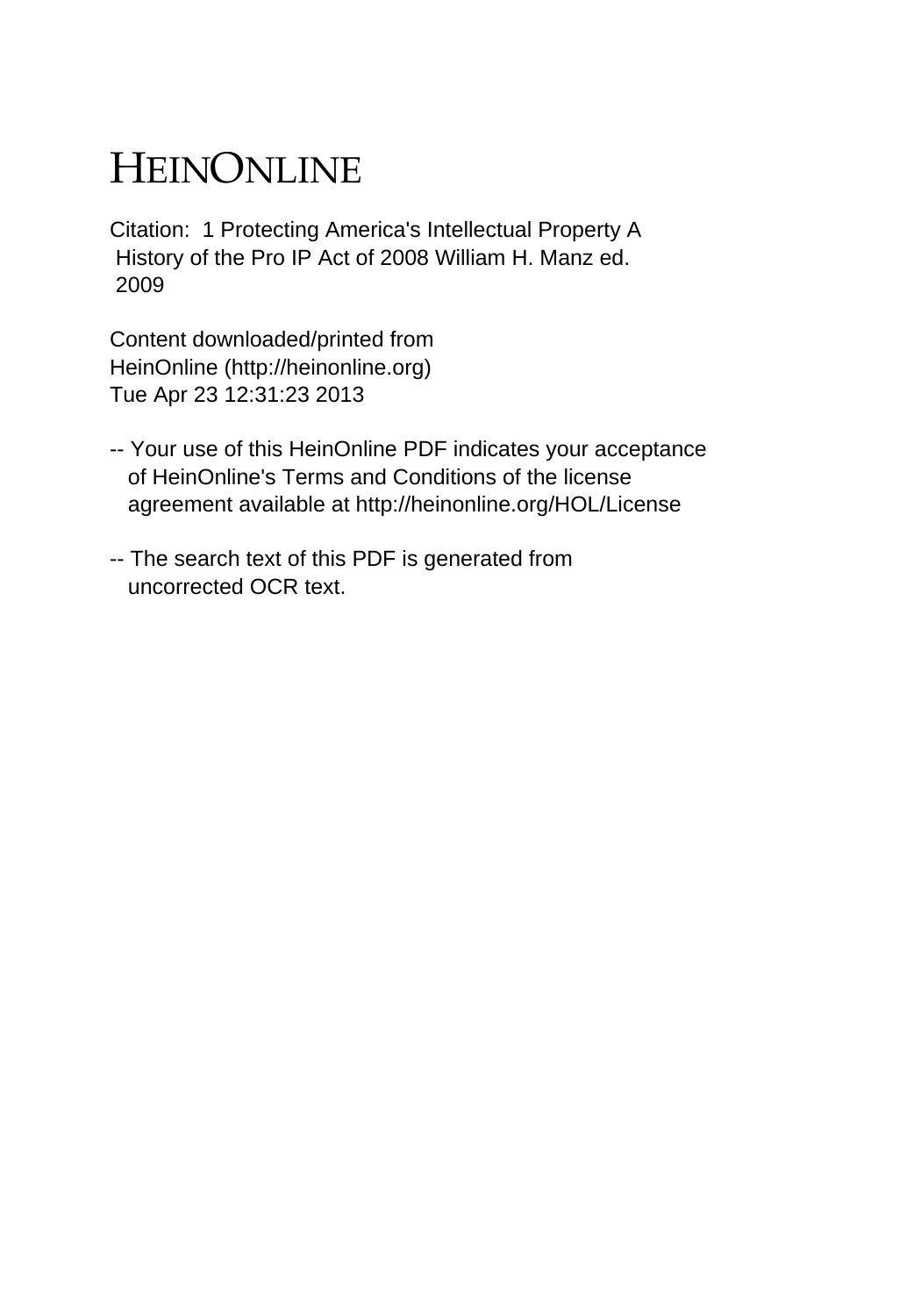owe the American people an expla- the committee amendments be with- today. We have given in a lot of areas nation. We are being asked for the drawn, a Leahy substitute amendment on this bill, especially the spending apologize for their part in creating this and passed, and the motions to recon- ended last year with \$1.72 billion in unawful mess. To add insult to injury, sider be laid upon the table, with no in- obligated balances. They are the only<br>when Congress tried to limit CEO com- tervening action or debate.<br>pensation for firms that would benefit from the plan, the administration re- objection? they are going to do with that **\$1.72** bil-sisted. They had the nerve to ask my Mr, COBURN. Madam President, re- lion. So there is plenty of money in the constituents-who make about \$48,000 serving the right to object. The lines are going to do with that \$1.72 bil-<br>sized. They had the nerve to ask my Mr. COBURN. Madam President, re- lion. So there is plenty of money in the<br>

I think these CEOs need to come be-<br>beginning of the 109th Congress, I held going to put teeth in what we tell<br>fore Congress and explain how we got two hearings on the west coast on the agencies to do. My hope is we will s role. Now, I know they are not solely strongly supportive of what you are I was going to spend some time now<br>to blame. Regulators were asleep at the doing. However, there is a conflict talking about the continuing resolu<br>s letting markets run wild, Fannie Mae about metrics and oversight which has to come back at a different time and and Freddie Mac overextended them- not been worked out. try to reach Senator SPECTER and Sensection, and Freddie Mac overlap about metrics and oversight which has to come back at a different time and Freddie Mac overstehed them- not been worked out.<br>It is we are going to ator LEAHY on this IP bill in the hopes sa serves, and congress name to do adden pute oversight. But as a businessman who firmly believes in markets, I am stunned that Wall Street engaged in

about also explain what they plan to tion.<br>
should also explain what they plan to tion.<br>
about also explain what they plan to tion.<br>
do in the future to make sure we never The PRESIDING OFFICER. Objection is because the pr they can do in exchange for the risks Mr. KOHL. Madam President, I ask day. They should tell us what kind of regu-<br>
Mr. DURBR FOR RECESS MICHATED MICRISHING THE RIGHAL IN EXCHANGE THE RIGHAL CONDER FOR RECESS<br>
are certainl the American people are being asked to unanimous consent that the Senate re-<br>absorb on their behalf. cess until 5:30, following the remarks of

situation we are in and the risks we<br>
a clerk will call the oil.<br>
The legislative clerk proceeded to the last of the set of the last of the last of the last of the last of the<br>
into a quick decision. I would prefer a<br>
into stuation we are in and the risks we are solution of being runshed<br>[ $\overline{N}$ TELLECTUAL PROPERTY RIGHTS The legislative clerk proceeded to<br>into a quick decision. I would prefer a<br>into a quick decision. I was LANDRIEU. Mr. P billion all at once but provides part of wish to expand a minute on the pur-<br>it now and more later, if necessary. We poses of this.<br>the outprum call be rescinded. can reconvene and raise the amount at The American people should know we the quorum call be rescinded.<br>Can reconvene and raise the amount at The American people should know we The PRESIDING OFFICER. Without<br>any time with s see the necessity of providing every- ments law where every agency is sup-<br>thing upfront. Any bailout needs rig- posed to report to Congress every *year* 

made such bad decisions. No one wants with the things we are doing in the to plunge the economy into chaos, but bill, but we won't accomplish what we and to meet we are we take our time want to accomplish if we don't make

These supposed titans of Wall Street ation of Calendar No. 964, S. 3325; that Senator LEAHY. I intend to do that drawn, a Leahy substitute amendment on this bill, especially the spending which is at the desk be agreed to, the amounts.<br>
bill, as amonded, be read a third time I also note the Justice Department and passed, and the moti

per household-for money while they the Senator from Wisconsin I agree this program.<br>per household-for money while they the Senator from Wisconsin I agree this program.<br>Reep their multimillion-dollar salaries. with the purp

who million plus into this program, we can go to  $\mu$  and the summark source the but we are not going to force the Jus- With that, I yield the floor and note but we are not going to force the Jus- With that, I yield the f who firmly believes in markets, I am but we are not going to force the Jus-<br>stunned that Wall Street engaged in tice Department to tell us what they it hat we would obviously be in recess.<br>the behavior that led us to this this meltdown to testify. The Amer- to do and report to us what they are the PRESIDING OFFICER. Under the senate that the previous order, the Senate stands than the bear of the Senate stands that the senate stands that th

I I am FILM CONTROLLER. Without a quorum.<br>https://without.objection, it is so ordered. The PRESIDING OFFICER. The

any time minimized the improper pay-<br>ments law vehere every agency is supanna approximation and the same of improper payments, FLOOD DEVASTATION IN and the must limit CEO the amount of improper payments, FLOOD DEVASTATION IN and it should also give both over and under, and how that af-<br>compensa compensation, and it should also give both over and under, and how that af-<br>the taxpayers a chance to share in any fects their budgets and their goals.<br>profits that may result.<br>This is not our money we are handing file tha the taxpayers a chance to share in any fects their budgets and their goals. Ms. LANDRIEU. Mr. President, I confluence that report with congress. The rea- even at this relatively late hour, there This is not our money we ar to Secretary Paulson. It is the tax- son they don't is because we don't are many meetings going on as Sen<br>payers'. I never forget who I am work- make them. We don't say: Your fund- ators and members of the administra<br>ing f ous they are being asked to give \$700 the law. So, regrettably, I objected to and rank-and-file struggle with how to<br>billion to the very investors who have what Senator KOHL—I actually agree address some of the major chall we need to make sure we take our time want to accomplish if we don't make Of course, Mr. President, you are<br>and get this right because if we do not, the Justice Department report to us aware that while all of these issues we will be back here again, and the and have metrics to see that the money going on, for those of us in the South<br>stakes will be even higher.<br>ally, it is going to spend—not ours; actu- we have a special mission, if you wil

going to yield the floor, but before I do, that we can work out a compromise. I course, in Texas as well, where not one<br>I ask unanimous consent that the Sen-have spoken with Senator SPECTER. I storm, not really two, but, M I ask unanimous consent that the Sen- have spoken with Senator SPECTER. I storm, not really two, but, Mr. Presi- ate proceed to the immediate consider- have not had a chance to visit with dent, as you are aware, three pretty

absorb on their behalf. cess until 5:30, following the remarks of statements in morning business. But in<br>We have yet to see the details of this Senator CoBURN.<br>In all ballout package. I am reserving The PRESIDING OFFICER.

Solution is the set of the and our attention has been drawn in<br>
The set generation-is spend weaks to the and our attention has been drawn in<br>
S. 3325<br>
S. S. 2325<br>
S. S. Allowsky and is the last few weeks to the termile dev Mr. KOHL. Madam President, I am It is my hope before we leave here sissippi, not just in Arkansas, but, of<br>going to yield the floor, but before I do, that we can work out a compromise. I course, in Texas as well, where not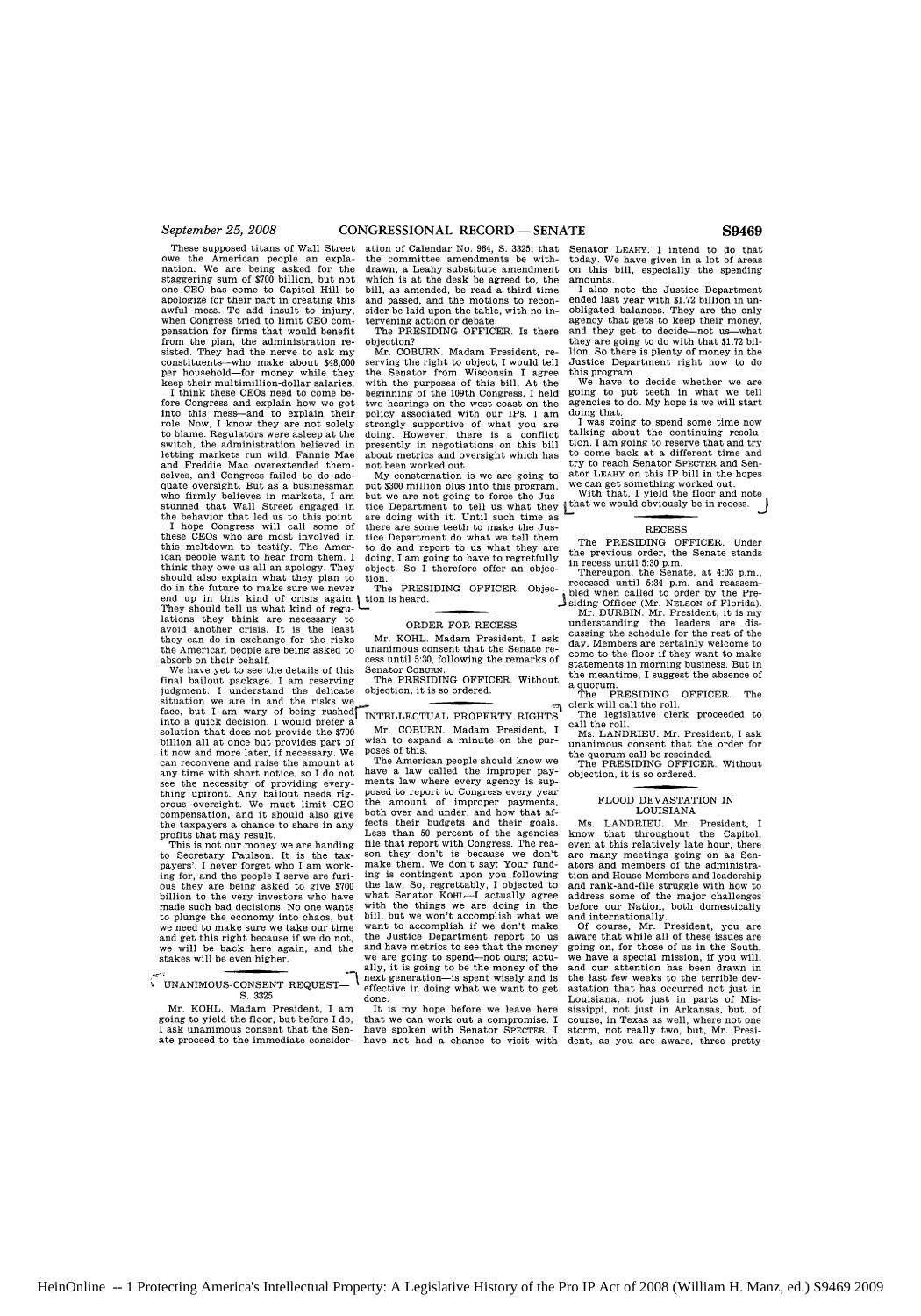HeinOnline -- 1 Protecting America's Intellectual Property: A Legislative History of the Pro IP Act of 2008 (William H. Manz, ed.) [liii] 2009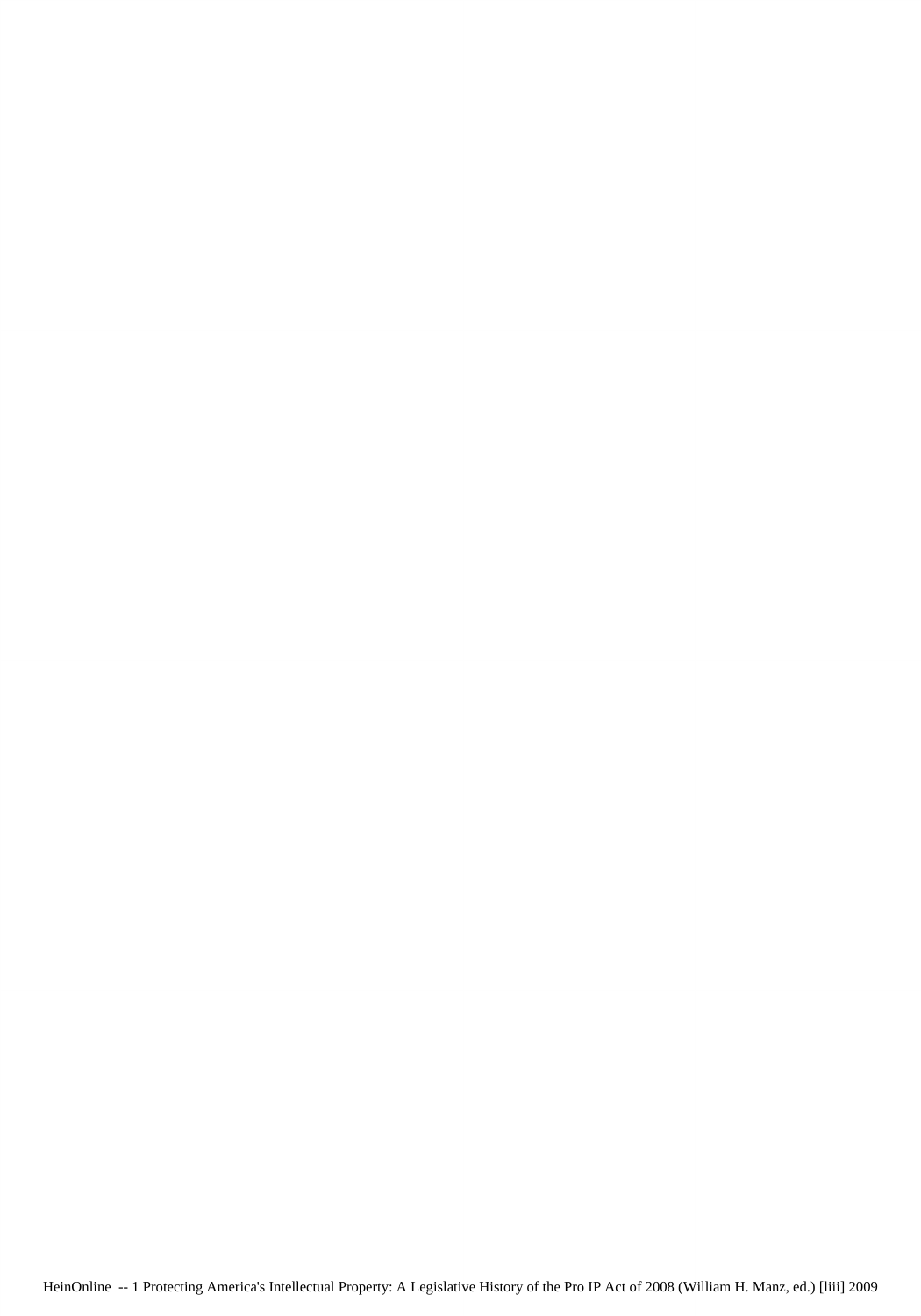## **DOCUMENT NO.** 22